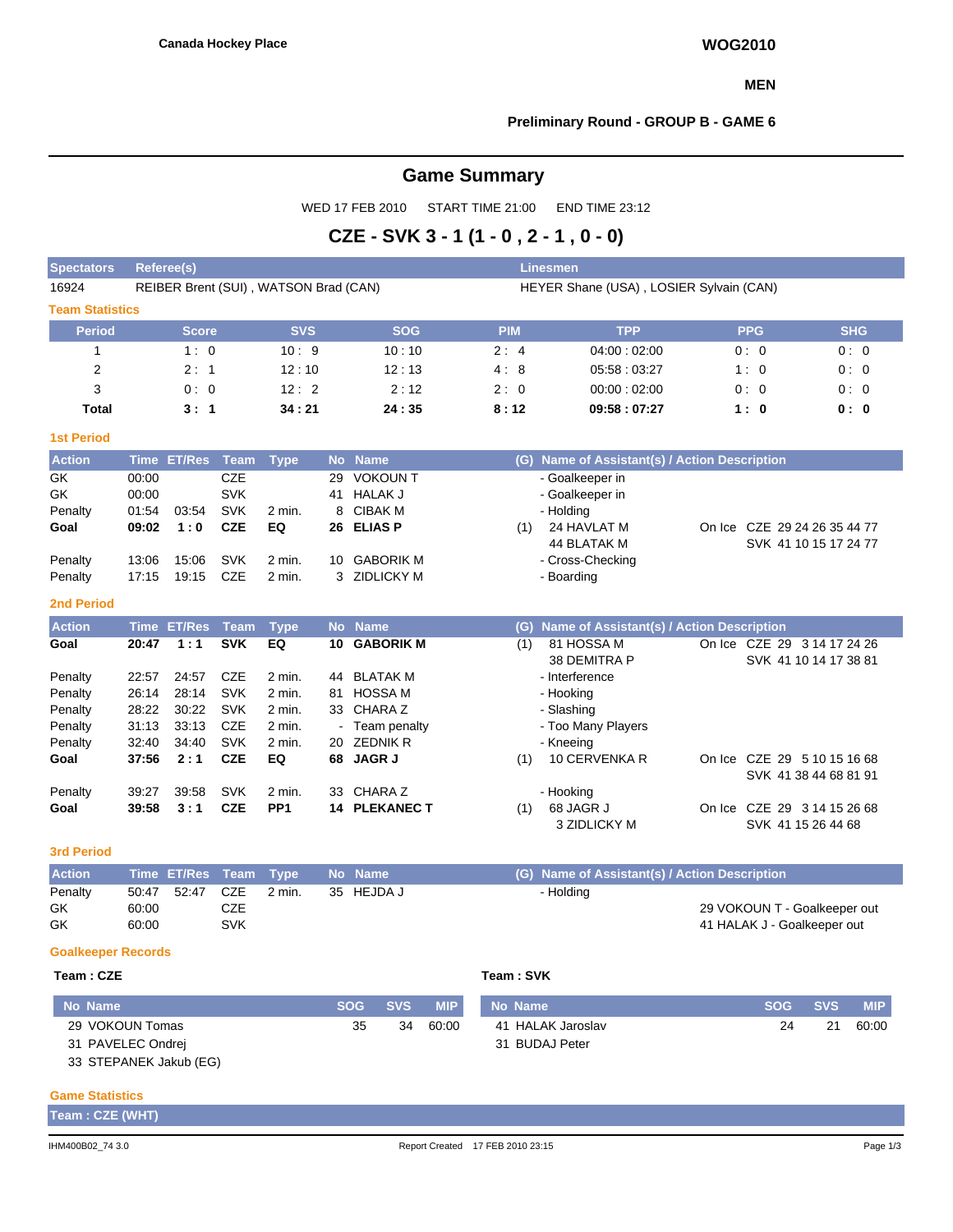### **MEN**

# **Preliminary Round - GROUP B - GAME 6**

|                 |                          |             |             |             | Shots on Goal |                |              |                |          | Time on Ice |                |      |                         |            |            |
|-----------------|--------------------------|-------------|-------------|-------------|---------------|----------------|--------------|----------------|----------|-------------|----------------|------|-------------------------|------------|------------|
| No Pos          | <b>Name</b>              | G           | A PIM       |             |               | $\overline{2}$ |              | 3 OT TS +/-    |          | и           | $\overline{2}$ | 3    | <b>OT</b><br><b>TOT</b> | <b>SHF</b> | <b>AVG</b> |
| 3 D             | <b>ZIDLICKY Marek</b>    | $\Omega$    | 1           | 2           | 0             | 1              | $\mathbf 0$  | 1              | $-1$     | 6:22        | 4:59           | 3:57 | 15:18                   | 21         | 0:43       |
| 14 F            | <b>PLEKANEC Tomas</b>    | 1           | 0           | 0           | 0             | $\overline{2}$ | 1            | 3              | $-1$     | 6:10        | 6:11           | 3:55 | 16:16                   | 25         | 0:39       |
| 17 <sub>D</sub> | <b>KUBA Filip</b>        | 0           | 0           | 0           | 0             | 0              | 0            | 0              | $-1$     | 5:01        | 4:50           | 6:06 | 15:57                   | 21         | 0:45       |
| 24 F            | <b>HAVLAT Martin</b>     | 0           | 1           | 0           | 0             | 0              | 0            | 0              | 0        | 6:10        | 4:46           | 4:51 | 15:47                   | 20         | 0:47       |
| 26 F            | ELIAS Patrik +C          | 1           | 0           | 0           | 2             | 1              | $\Omega$     | 3              | $\Omega$ | 6:21        | 6:58           | 4:58 | 18:17                   | 23         | 0:47       |
| 5 D             | <b>POLAK Roman</b>       | 0           | 0           | 0           | 0             | 0              | 0            | 0              | $+1$     | 3:12        | 6:18           | 6:44 | 16:14                   | 23         | 0:42       |
| 10F             | <b>CERVENKA Roman</b>    | 0           | 1           | 0           | 0             | 0              | 0            | 0              | $+1$     | 5:17        | 2:52           | 5:29 | 13:38                   | 18         | 0:45       |
| 15 D            | KABERLE Tomas +A         | 0           | 0           | 0           | 5             | 1              | 0            | 6              | $+1$     | 6:23        | 7:14           | 4:14 | 17:51                   | 24         | 0:44       |
| 16 F            | <b>CAJANEK Petr</b>      | 0           | 0           | 0           | 0             | 0              | -1           | 1              | $+1$     | 5:54        | 5:22           | 6:16 | 17:32                   | 25         | 0:42       |
| 68F             | JAGR Jaromir +A          | 1           | 1           | 0           | 1             | 1              | 0            | $\overline{2}$ | $+1$     | 4:54        | 4:38           | 5:01 | 14:33                   | 19         | 0:45       |
| 34 F            | <b>FLEISCHMANN Tomas</b> | 0           | 0           | 0           | 0             | 0              | 0            | 0              | 0        | 4:44        | 4:33           | 5:03 | 14:20                   | 20         | 0:43       |
| 35 D            | <b>HEJDA Jan</b>         | 0           | 0           | 2           | 1             | 0              | 0            | 1              | $+1$     | 3:40        | 4:22           | 4:09 | 12:11                   | 17         | 0:43       |
| 46 F            | <b>KREJCI David</b>      | 0           | 0           | 0           | $\Omega$      | 1              | $\Omega$     | 1              | 0        | 4:31        | 5:00           | 4:49 | 14:20                   | 19         | 0:45       |
| 77 D            | <b>KUBINA Pavel</b>      | 0           | $\mathbf 0$ | 0           | 0             | 1              | 0            | 1              | $+1$     | 5:36        | 4:50           | 4:49 | 15:15                   | 18         | 0:50       |
| 91 F            | <b>ERAT Martin</b>       | 0           | $\mathbf 0$ | $\mathbf 0$ | 0             | 1              | 0            | 1              | 0        | 4:28        | 5:32           | 5:06 | 15:06                   | 17         | 0.53       |
| 4 D             | MICHALEK Zbynek          | $\mathbf 0$ | 0           | 0           | 0             | 1              | 0            | 1              | 0        | 4:12        | 3:46           | 4:04 | 12:02                   | 20         | 0:36       |
| 9F              | <b>MICHALEK Milan</b>    | 0           | 0           | 0           | 1             | 0              | 0            | 1              | 0        | 3:12        | 3:56           | 3:52 | 11:00                   | 17         | 0:38       |
| 44 D            | <b>BLATAK Miroslav</b>   | 0           | 1           | 2           | 0             | 2              | 0            | 2              | $+1$     | 4:20        | 3:55           | 5:28 | 13:43                   | 18         | 0:45       |
| 60F             | <b>ROLINEK Tomas</b>     | 0           | $\mathbf 0$ | 0           | 0             | 0              | 0            | 0              | 0        | 2:29        | 2:42           | 3:08 | 8:19                    | 14         | 0:35       |
| 63 F            | <b>VASICEK Josef</b>     | $\mathbf 0$ | $\mathbf 0$ | 0           | 0             | $\mathbf 0$    | 0            | 0              | 0        | 2:42        | 2:16           | 3:29 | 8:27                    | 13         | 0:39       |
| 29 GK           | <b>VOKOUN Tomas</b>      | 0           | 0           | 0           | 0             | 0              | 0            | 0              |          |             |                |      |                         |            |            |
| 31 GK           | PAVELEC Ondrei           | 0           | $\mathbf 0$ | 0           | 0             | 0              | 0            | 0              |          |             |                |      |                         |            |            |
| 33 GK           | <b>STEPANEK Jakub</b>    | 0           | 0           | 0           | 0             | 0              | 0            | 0              |          |             |                |      |                         |            |            |
| <b>Total</b>    |                          | 3           | 5           | 6           | 10            | 12             | $\mathbf{2}$ | 24             |          |             |                |      |                         |            |            |

## **Head Coach :** RUZICKA Vladimir

|             | Team: SVK (BLU)       |          |   |              |                |                      |   |          |         |          |             |                |      |           |            |             |            |
|-------------|-----------------------|----------|---|--------------|----------------|----------------------|---|----------|---------|----------|-------------|----------------|------|-----------|------------|-------------|------------|
|             |                       |          |   |              |                | <b>Shots on Goal</b> |   |          |         |          | Time on Ice |                |      |           |            |             |            |
| No Pos Name |                       | G        |   | <b>A PIM</b> |                |                      |   |          | 3 OT TS | $+/-$    |             | $\overline{2}$ | 3    | <b>OT</b> | <b>TOT</b> | <b>SHF</b>  | <b>AVG</b> |
| 14 D        | MESZAROS Andrej       | 0        |   | 0            | 0              | 0                    | 0 | 0        | 0       | $+1$     | 6:51        | 6:36           | 6:10 |           | 19:37      | 25          | 0:47       |
| 33 D        | CHARA Zdenko +C       |          | 0 | 0            | 4              | 0                    | 1 | $\Omega$ | 1       | $\Omega$ | 9:04        | 8:20           | 9:04 |           | 26:28      | 29          | 0:54       |
| 38 F        | DEMITRA Pavol +A      |          | 0 |              | 0              | 0                    | 2 | $\Omega$ | 2       | 0        | 7:05        | 6:37           | 7:47 |           | 21:29      | 25          | 0:51       |
| 81 F        | HOSSA Marian +A       | $\Omega$ |   |              | $\overline{2}$ |                      |   | 3        | 5       | 0        | 6:05        | 5:50           | 7:55 |           | 19:50      | 23          | 0:51       |
| 91 F        | <b>HOSSA Marcel</b>   |          | 0 | 0            | 0              |                      | 0 | $\Omega$ | 1       | -1       | 5:32        | 2:58           | 3:32 |           | 12:02      | 13          | 0:55       |
| 10F         | <b>GABORIK Marian</b> |          |   | 0            | 2              | 0                    | 4 | 2        | 6       | 0        | 6:21        | 6:07           | 7:44 |           | 20:12      | 21          | 0:57       |
| 15F         | STUMPEL Jozef         |          | 0 | 0            | 0              | 0                    |   | $\Omega$ | 1       | -1       | 6:00        | 6:27           | 5:51 |           | 18:18      | 23          | 0:47       |
| 17 D        | VISNOVSKY Lubomir     | 0        |   | 0            | 0              | 2                    |   |          | 4       | $\Omega$ | 6:20        | 6:20           | 5:06 |           | 17:46      | 25          | 0:42       |
| 24 F        | PALFFY Zigmund        | 0        |   | 0            | 0              |                      | 0 | $\Omega$ | 1       | -1       | 4:11        | 4:51           | 4:19 |           | 13:21      | 16          | 0:50       |
| 77 D        | <b>STRBAK Martin</b>  |          | 0 | 0            | 0              | 0                    | 0 | 0        | 0       | -1       | 5:20        | 5:13           | 4:31 |           | 15:04      | 21          | 0:43       |
| 20 F        | <b>ZEDNIK Richard</b> |          | 0 | 0            | 2              |                      | 2 | 4        | 7       | $\Omega$ | 4:12        | 3:53           | 5:11 |           | 13:16      | 16          | 0:49       |
| 23 F        | <b>BARTECKO Lubos</b> |          | 0 | 0            | 0              | 2                    | 0 | $\Omega$ | 2       | $\Omega$ | 5:36        | 4:20           | 4:43 |           | 14:39      | 20          | 0:43       |
| 26 F        | <b>HANDZUS Michal</b> | 0        |   | 0            | $\mathbf 0$    |                      | 0 | 0        | 1       | 0        | 7:02        | 6:57           | 5:53 |           | 19:52      | 23          | 0:51       |
| 44 D        | <b>SEKERA Andrej</b>  | $\Omega$ |   | 0            | 0              | 0                    |   | $\Omega$ | 1       | -1       | 5:43        | 6:14           | 7:33 |           | 19:30      | 26          | 0:45       |
| 68 D        | <b>JURCINA Milan</b>  |          | 0 | 0            | 0              | 0                    | 0 | $\Omega$ | 0       | -1       | 5:39        | 2:33           | 8:59 |           | 17:11      | 19          | 0:54       |
| 7 D         | <b>BARANKA Ivan</b>   |          | 0 | 0            | 0              | 0                    | 0 | 0        | 0       | 0        | 0:00        | 0:00           | 0:00 |           | 0:00       | $\mathbf 0$ | 0:00       |
| 8 F         | <b>CIBAK Martin</b>   |          | 0 | 0            | 2              | 0                    | 0 | $\Omega$ | 0       | 0        | 1:10        | 2:08           | 2:45 |           | 6:03       | 14          | 0:25       |